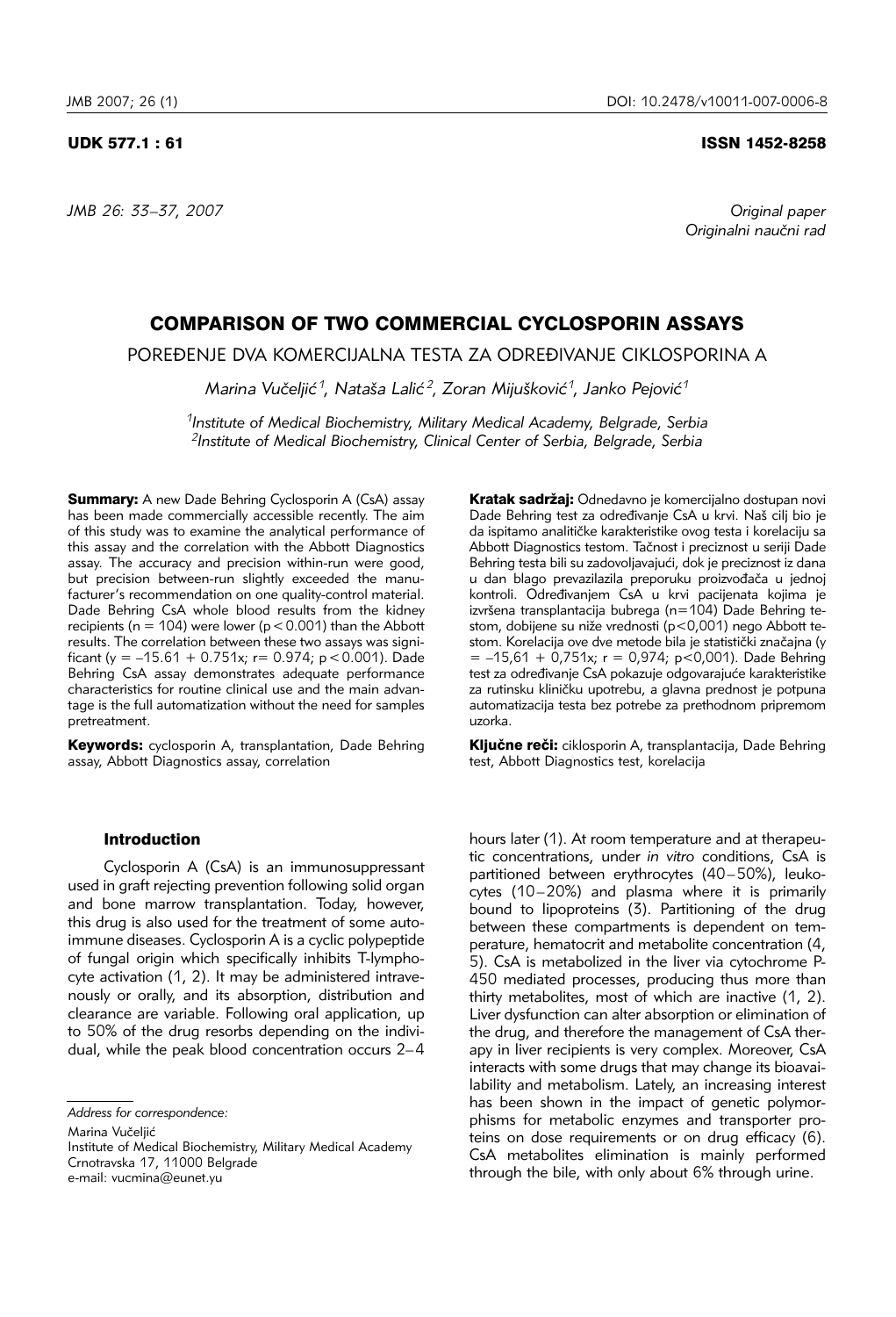Serious adverse effects related to CsA treatment are nephrotoxicity, hepatotoxicity, neurotoxicity, hypertension (7, 8). Considering the potential toxicity and variability in pharmacokinetics, therapeutic drug monitoring for this drug is essential.

There are many analytical methods for the measurement of whole blood CsA concentrations. Highperformance liquid chromatography (HPLC) assay is considered the gold standard (9, 10) since it provides the most specific measurement of the parent drug, although it is a labor-intensive and time-consuming process. In clinical practice, however, the most frequently used are immunoassays with monoclonal and polyclonal antibodies (11, 12). These assays require sample pretreatment, including lysing of erythrocytes, before assay performance. Our laboratory most commonly uses the Abbott Diagnostics assay. Recently, however, no pretreatment requiring and monoclonal antibody-based immunoassay of the Dade Behring has appeared. The aim of this study was to compare these two assays.

# Materials and Methods

The procedure of the Dade Behring assay accuracy evaluation included duplicate calibrators determining as samples (Csa Calibrator levels 1, 2, 3, 4, 5, Dade Behring), while the accuracy of the method was calculated by linear and regression analyses. Three quality control materials were used for quality control: QC 1, 2 and 3 (Dade Behring). Precision within-run was calculated by measuring quality control materials in duplicate 20 times in a single analytical run. Precision between-run was calculated by measuring quality control materials in duplicate within 20 days. For quality control of the Abbott Diagnostics assay and between-run precision we used two quality control materials: low and medium control (Abbott Diagnostics).

A total of 104 samples from 70 kidney recipients were examined. Blood was sampled into vacuum collection tubes with potassium-EDTA as anticoagulant. The samples were stored at –20 °C for a week. After thawing, CsA was determined on both the Dade Behring assay using a Dimension Xpand analyzer, and the Abbott Diagnostics assay using a TDx analyzer at the same time.

The procedure for the Dade Behring Dimension Xpand assay is as follows:  $200 \mu L$  of whole blood is added to a sample cup by the operator. The Dimension uses the ultrasonic probe to mix the sample, lyses the blood cells by the use of a saponin-based buffer and sonication, and then adds an anti-CsA antibody/b-galactosidase conjugate that binds CsA in the sample. After CsA-coated magnetic beads are added to the reaction mixture, unbound conjugate is removed magnetically. The supernatant containing the CsA-antibody-enzyme complex is then transferred to a measuring cuvette, where it is mixed with chlorophenol red galactoside, which is hydrolyzed by the  $\beta$ -galactosidase to chlorophenol red. The change in absorbance at 577 nm directly correlates to the amount of CsA in the sample. If CsA concentrations exceeded  $500 \mu q/L$ , manual dilution was recommended, using the Dimension CsA Level 1 Calibrator (0.0  $\mu$ g/L).

Abbott Diagnostics TDx CsA assay is an immunoassay with monoclonal antibody requiring the sample pretreatment step. Sample pretreatment is performed in several steps. First, an operator transfers 150 uL of whole blood to the centifuge tubes, then adds  $50 \mu L$  of a solubilization reagent which lyses the erythrocytes, taking care not to have any air bubbles present in order to prevent foaming which may affect the results. After that,  $300 \mu L$  of precipitation reagent should be added. Vortex tubes for at least 10 seconds to reach homogeneity. Centrifuge tubes in a microfuge at 9500×g for at least 5 minutes. Decant supernatant into corresponding sample cup, which is subsequently put into the analyzer for further automated handling assay based on the fluorescence polarization immunoassay (FPIA) technology.

The values were expressed as mean  $\pm$  standard deviation. Statistical tests were performed by the statistical package Statistic for Windows (Stat for Windows, R. 4.5, USA). The correlation was analyzed by the Pearson linear regression test. Values of p<0.05 were taken as statistically significant.

#### **Results**

The Dade Behring assay accuracy results were presented in *Table I*. The statistically significant correlation between labeled and measured CsA values was obtained ( $r=0.99968$ ;  $p<0.001$ ), presented by the following equation:  $y = -2.109 + 0.985x$ , where y represented the measured CsA levels, and x labeled CsA levels. An intercept (–2.109) presented the systemic error of the method, which was not statistically significant (p>0.05), and a slope (0.985) was a percentage deviation of –1.5% (100% –98.5%  $= 1.5\%$ ) and was nonsignificant (p>0.05).

The results of the Dade Behring assay precision within-run and between-run analyses are showed in *Table II*. The coefficients of variation (CV%) values for the within-run precision were 3–5.2%, with those for the between-run ranging 7.5–15.1%. The results variation was greater at lower concentrations.

The results of the Abbott Diagnostics assay precision between-run analyses are showed in *Table III*. The coefficients of variation ranged 5.3–6.4%, and they were greater than the manufacturer's recommendations.

The levels of CsA in whole blood of transplanted patients, measured by the Dade Behring assay, were lower than the Abbott Diagnostics assay *(Figure 1)*. The mean CsA measured by the Dade Behring assay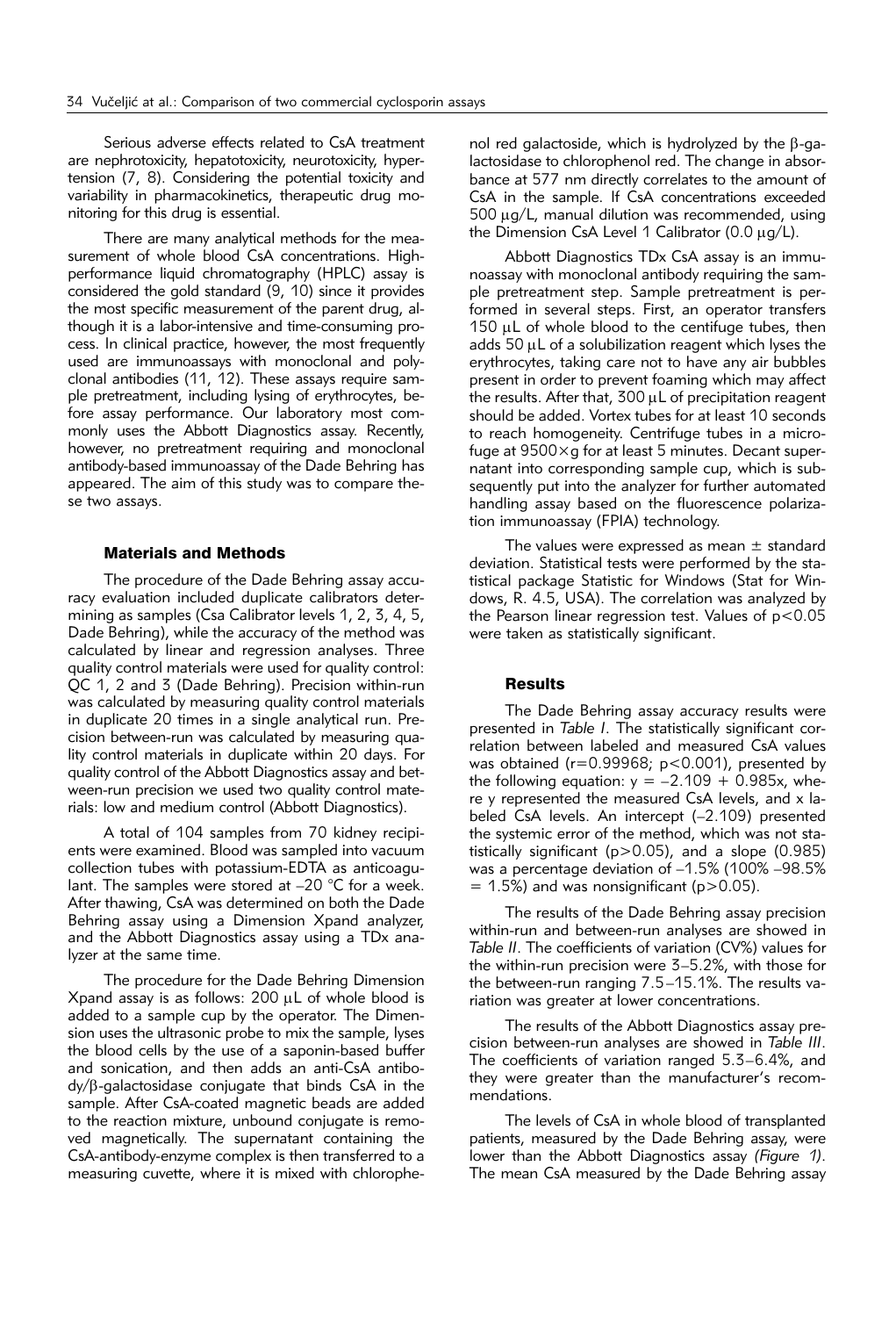Table I Accuracy of CsA assay on Dade Behring analyzer.

| Calibrators $CsA(g/L)$     | ∩ ∩<br>v.v         | 80.0 | 180.0 | 330.0 | 500.0 |
|----------------------------|--------------------|------|-------|-------|-------|
| Measured values* CsA (g/L) | $\sqrt{2}$<br>ا .ا | 78.s | 166.6 | 324.7 | 492.5 |

\* Mean of two measurements of calibrators as sample.

Table II Precision of CsA Dade Behring assay.

| Sample      | Sample number<br>(n) | Expected value<br>CsA (µg/L) | Mean value CsA<br>$(\mu g/L)$ | Sd $(\mu g/L)$ | <b>CV</b><br>$(\%)$ | CV (%) Manufacturer's<br>recommendation |
|-------------|----------------------|------------------------------|-------------------------------|----------------|---------------------|-----------------------------------------|
| Within-run  |                      |                              |                               |                |                     |                                         |
| Control 1   | 20                   | 44.0                         | 46.3                          | 2.41           | 5.2                 |                                         |
| Control 2   | 20                   | 114.0                        | 118.2                         | 5.32           | 4.5                 | 4.9                                     |
| Control 3   | 20                   | 303.0                        | 314.5                         | 9.43           | 3.0                 | 5.4                                     |
| Between-run |                      |                              |                               |                |                     |                                         |
| Control 1   | 40                   | 44.0                         | 49.3                          | 7.42           | 15.1                |                                         |
| Control 2   | 40                   | 114.0                        | 120.8                         | 15.82          | 13.1                | 11.3                                    |
| Control 3   | 40                   | 303.0                        | 328.4                         | 24.75          | 7.5                 | 7.8                                     |

Table III Between-run precision of CsA Dade Behring assay.

| Sample         | Sample number<br>(n) | Expected value<br>$CsA$ ( $\mu q/L$ ) | Mean value<br>CsA (µg/L) | $ Sd (\mu g/L)   CV (\%) $ |     | CV (%) Manufacturer's<br>recommendation |
|----------------|----------------------|---------------------------------------|--------------------------|----------------------------|-----|-----------------------------------------|
| Low control    | 40                   | 150.0                                 | 154.7                    | 9.90                       | 6.4 |                                         |
| Medium control | 40                   | 400.0                                 | 422.1                    | 22.37                      | 5.3 |                                         |

was 57.3  $\pm$  41.88 mg/L, while the Abbott Diagnostics was  $97.02 \pm 54.34$  mg/L. The mean difference was statistically significant (p<0.001). Also, a significant correlation between these two assays was observed: y  $= -15.61 + 0.751x$ ; r=0.974; p<0.001; y – represented Dade Behring assay and x – Abbott Diagnostics assay *(Figure 2)*.

# **Discussion**

The Dade Behring CsA assay showed good accuracy. The obtained CV% values for the within-run precision were 3–5.2%, which was in accordance with the manufacturer's recommendation. Similar results were published (11, 13) for the Abbott Diagnostics method (CV 2–6%). However, CV% values for the between-run precision (7.5–15.1%) slightly exceeded the manufacturer's recommendations and what the Consensus document recommends for CsA assays. Namely, the Consensus document recommends the following performance characteristics for CsA assays:  $CV \le 10\%$  at concentration of 50  $\mu g/L$ , and CV  $\leq$  5% at concentration of 300  $\mu$ g/L (10). We obtained  $CV=15.1%$  at concentration of 44  $\mu$ g/L, and CV=7.5% at concentration of 303 mg/L. Our precision between-run results of the Dade Behring assay were in accordance with other authors' results

(15). At the same time, the Abbott Diagnostics assay showed better precision between-run, but it should be noted that the variations of the results were greater than the manufacturer's recommendations *(Table III)*. However, it should be pointed out that many CsA immunoassays do not have satisfactory between-run precision (11–13).

The linearity range for Dade Behring assay is from 30 to 500  $\mu$ g/L, which is acceptable for routine clinical use, because therapeutic ranges are generally 75–400 mg/L (13). Immunosuppression requires trough whole blood concentration of at least  $100 \mu g/L$ . It has been found that whole blood concentration exceeding  $600 \mu g/L$  is associated with toxic effects. Therapeutic trough blood concentration of CsA for renal transplants is 100 to 300  $\mu$ g/L, whereas 200 to 350  $\mu$ g/L is used as the target concentration for cardiac, hepatic and pancreatic transplants. However, there is no universally established therapeutic range for CsA in the blood. The complexity of the clinical state, individual differences in sensitivity to immunosuppressive and nephrotoxic effects of CsA, co-administration of other immunosuppressants, type of transplant, time post-transplant, and a number of other factors contribute to different requirements for optimal blood levels of this drug (2).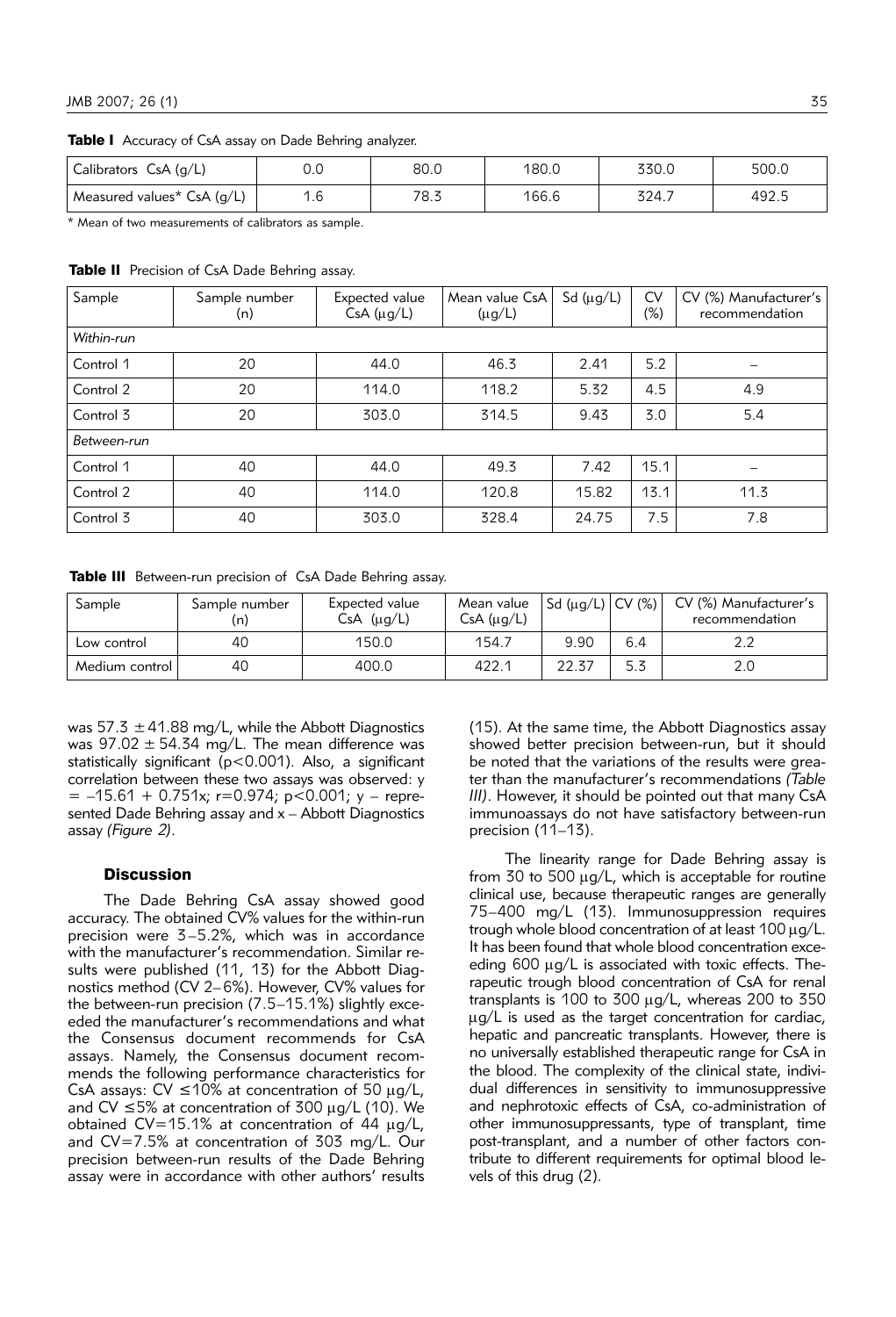

Figure 1 Presentation of the results obtained by CsA whole blood assay in kidney recipients using the Dade Behring and Abbott Diagnostics (n=104).



Figure 2 Correlation between the results of CsA whole blood assays using the Dade Behring and Abbott Diagnostics.

Evaluation of a no-pretreatment CsA assay results using the Dade Behring method is comparable to that obtained by the Abbott method. In our study, we obtained slightly lower results using the Dade Behring assay than the Abbott one. These assays use different monoclonal antibodies, which is the likely reason for the differences in the results. Terrell at al. (13) compared these two methods with HPLC and

showed that the Dade Behring assay has a constant positive error when compared to HPLC, but lower than that showed by the Abbott assay. These results are presumably attributed to variable cross-reactivities with CsA metabolites, since the Dade Behring assay showed less cross-reactivity with all tested metabolites except AM4N (11, 13).